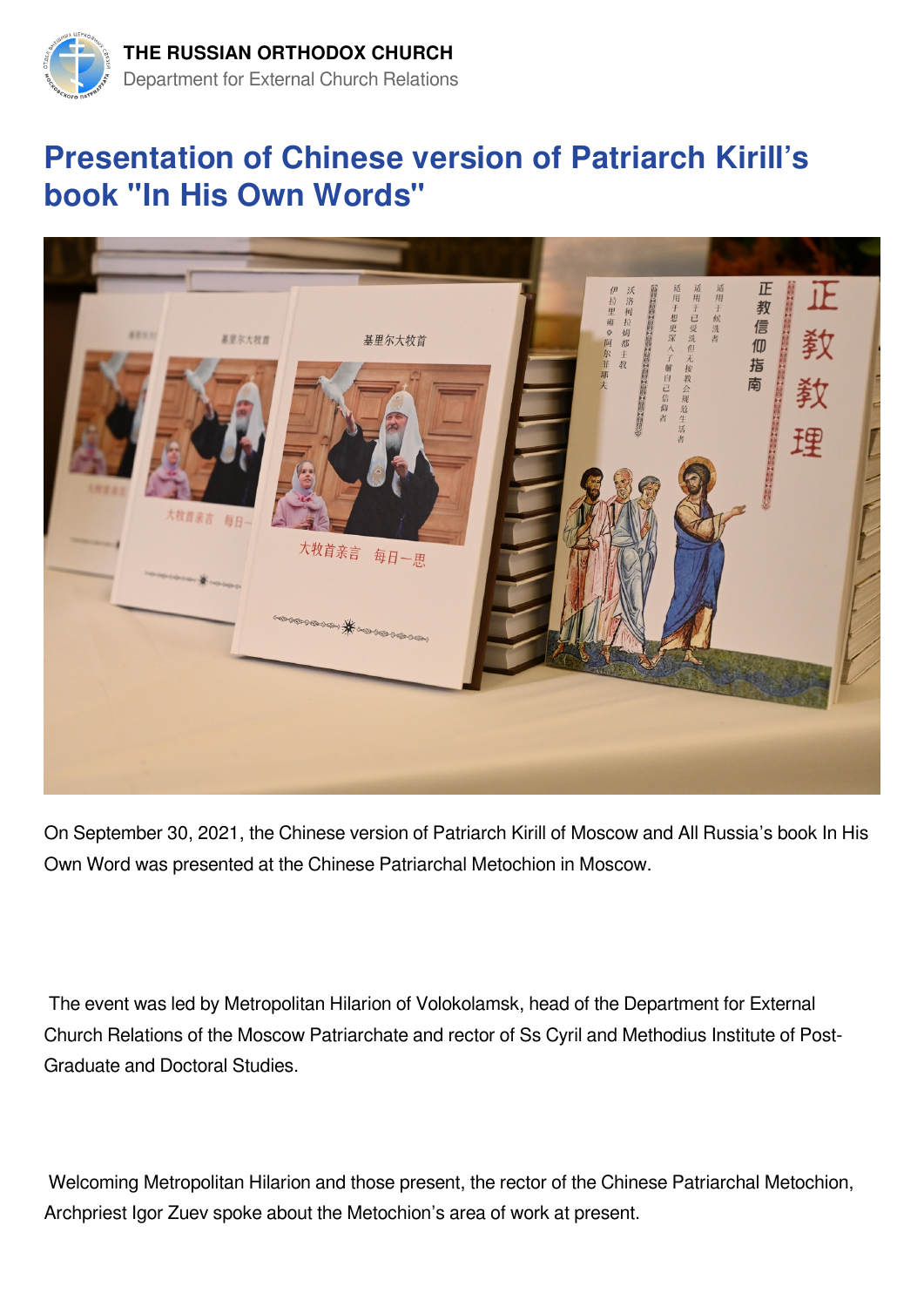Presenting the book by His Holiness Patriarch Kirill, Metropolitan Hilarion said in particular,

 "Being my predecessor as chairman of the Department of Church Relations of the Moscow Patriarchate, His Holiness Patriarch Kirill (then metropolitan) spoke on many occasions about the Chinese area as a field specially important for our work, giving considerable attention to the development of Orthodoxy in China. Suffice it to see the love with which His Holiness treats Chinese tourists and greets then when visiting the St. Sergius Laura of the Trinity or sees them in the Kremlin after a divine service", His Eminence testified.

 After his election to the Patriarchal see, His Holiness the Patriarch kept giving continued attention to China; among special events was His Holiness's visit to China in 2013, during which he not only prayed together with compatriots and Orthodox Chinese in churches in Beijing, Harbin and Shanghai, but also met with the Chairman of the People's Republic of China Xi Jinping, with whom he had a long and substantial talk.

 By the decision of His Holiness, the Chinese Patriarchal Metochion was established and today it celebrates its 10<sup>th</sup> anniversary. "Almost from the very beginning of its work, the Chinese Metochion has been involved in publishing literature in the Chinese language, but this publishing program has received a new impetus thanks to the recently established Foundation for Supporting Christian Culture and Heritage, which I would like to thank for its manifold efforts for supporting Christians in China, for supporting the faithful of the Russian Orthodox Church, for inter-Orthodox coopetition", the DECR head noted.

 Readers of this book will be able to familiarize themselves with Patriarch Kirill's reflection on problems of today's society and relationships between freedom and responsibility. How to preserve a balance between things universal and national? What should be the attitude of the Orthodox Church to the state and power? Can the church acknowledge freedom without moral responsibility, what is the nature of justice?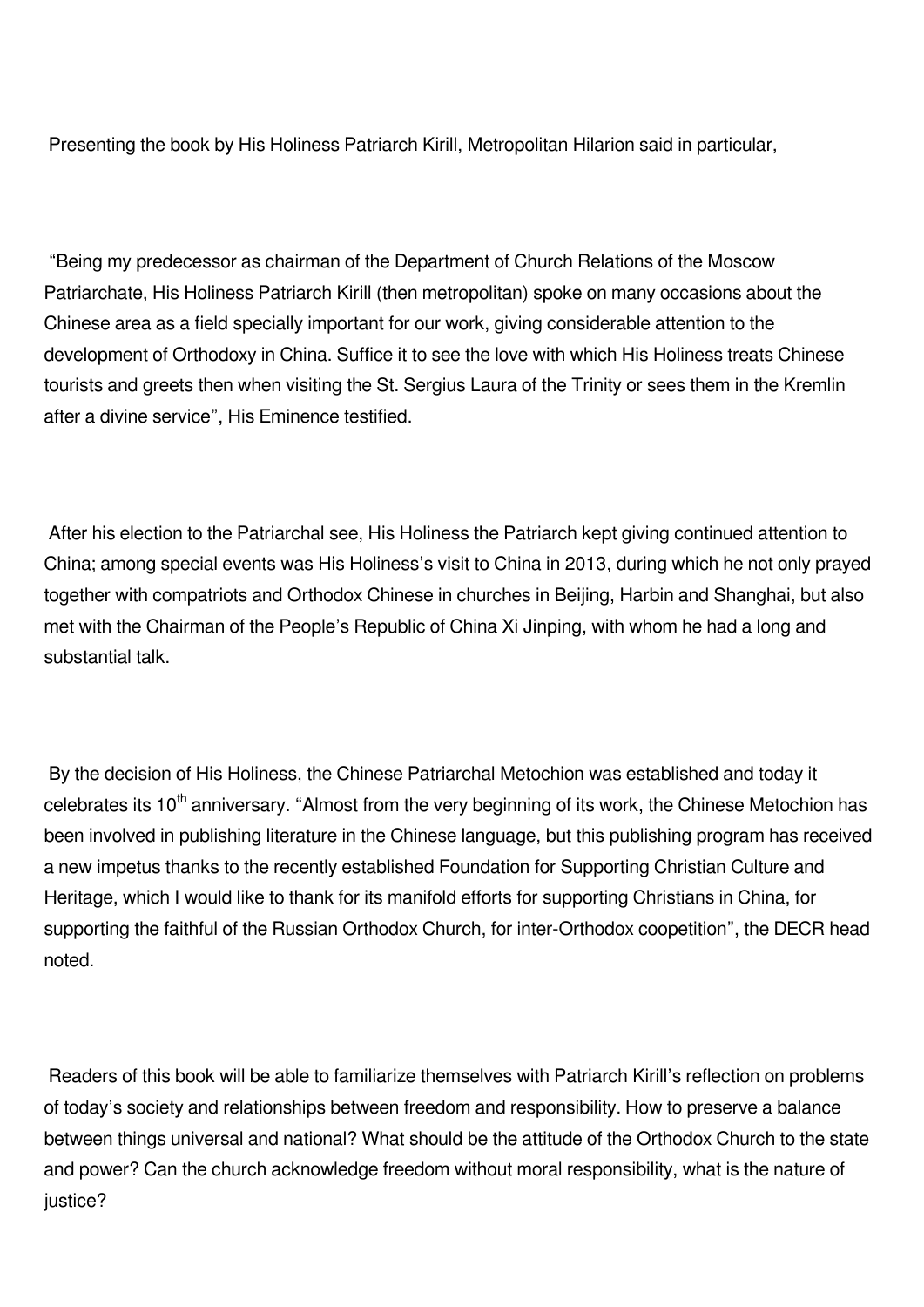The number of topics treated by His Holiness Patriarch Kirill is vast. "He exposes them simply but with depth typical of his every statement", Metropolitan Hilarion said noting that for the reader's convenience the thoughts of His Holiness are organized in line with the calendar.

 "It is not necessary to read this book successively. It can be read one chapter a day so that His Holiness's thought may be present in the life of the reader", the archpastor added.

 "It is not accidental that we have assembled here precisely today, the commemoration day of Faith, Hope, Love and their mother Sophia. I know that often the Chinese women, when baptized, choose the names of these holy women martyrs, and tomorrow is the day of the formation of the People's Republic of China - the main national holiday. Therefore, today is a special day", Metropolitan Hilarion said.

 His Eminence expressed a hope that the publishing project will continue developing, and the Orthodox faithful in China will have an access to the literature published by the Russian Orthodox Church not only through printed editions but also through an internet resource, which will be created with the aim to propagate this literature among the Chinese faithful.

 In conclusion of his remarks, Metropolitan Hilarion thanked the rector, clergy and staff of the Chinese Patriarchal Metochion "for the work carried out among Chinese believers who permanently or temporarily reside in the Russian Federation and for the help we received in our work for support of the Orthodox faithful in the People's Republic of China".

 The next speaker was Ms. M. V. Rumyantseva, M. Phil, assistant professor at Moscow State University. She spoke about her experience as editor of the books: "Ascetics for Laity" by Rev. Pavel Gumerov; a concise illustrated Russian-Chinese dictionary of Orthodox vocabulary. "Jesus Christ. Life and Teaching" by Metropolitan Hilarion of Volokolamsk, the work on which continues.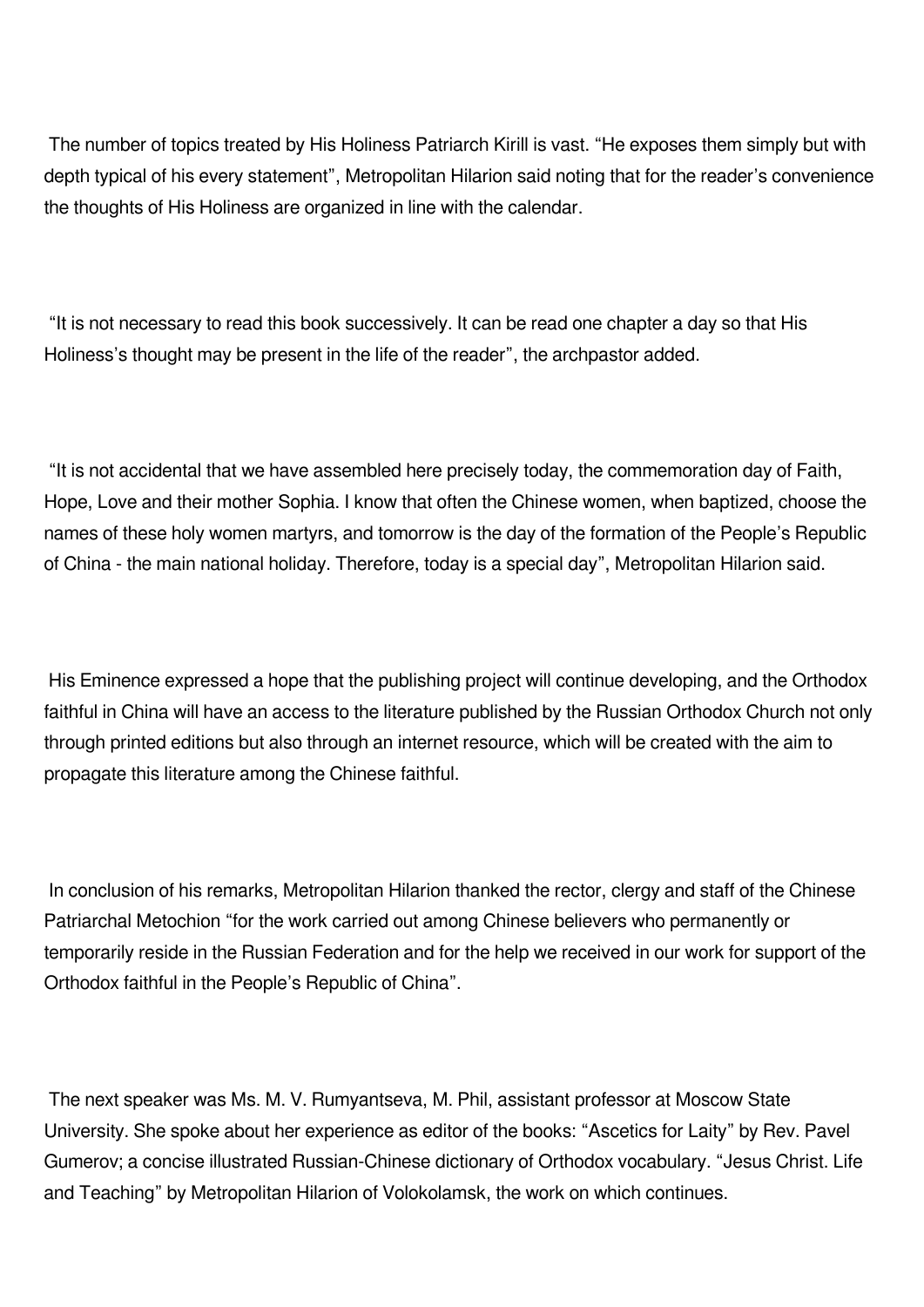Then Rev. Pavel Gumerov spoke about principal ideas of the book "Ascetics for the Laity".

 Director of the Confucius Institute of the Russian State University of the Humanities, T. V. Ivchenko spoke about the experience of the translation of "Foundations of the Social Concept of the Russian Orthodox Church" into Chinese.

 After the meeting, rector of the metochion Archpriest Igor Zuev presented Metropolitan Hilarion with a Hierarchal Service Book and a token of the meeting.

 Answering questions from mass media reporters after the presentation, Metropolitan Hilarion said in particular, "The Chinese Patriarchal Metochion was founded ten years ago as a bridge between the Russian Orthodox faithful and the Chinese Orthodox faithful. Some initiatives in this area, which arise among the Orthodox faithful in the Russian Federation, are implemented here.

 The Orthodox mission in China today is special in that it is carried out in a limited framework. It roughly reminds us what happened in our own country some 40 years ago when the Church did exist, had a legal right to exist but her educational and missionary work was limited. We have established a standing mechanism of consultations with the People's Republic of China, with the body which until recently was called the Directorate for Religious Affairs - now it is one of the parts of the Department for the United Front of the Central Committee of the Communist Party of China. We negotiated on ordering the life of the Orthodox faithful in Russia, on the opening of churches and the training of priests. This work is moving forward but rather slowly, while in Russia there are many Chinese people and nothing prevents us from promoting their enlightenment with the light of the faith of Christ".

 The presentation also included other editions of Orthodox literature translated into Chinese by the Chinese Patriarchal Metochion, among them "Catechesis: A Concise Guidebook on Orthodox Faith" by Metropolitan Hilarion of Volokolamsk, a Concise Illustrated Russian-Chinese Dictionary of Orthodox Vocabulary", "Ascetics for the Laity" by Rev. Pavel Gumerov and others. The publication of these books